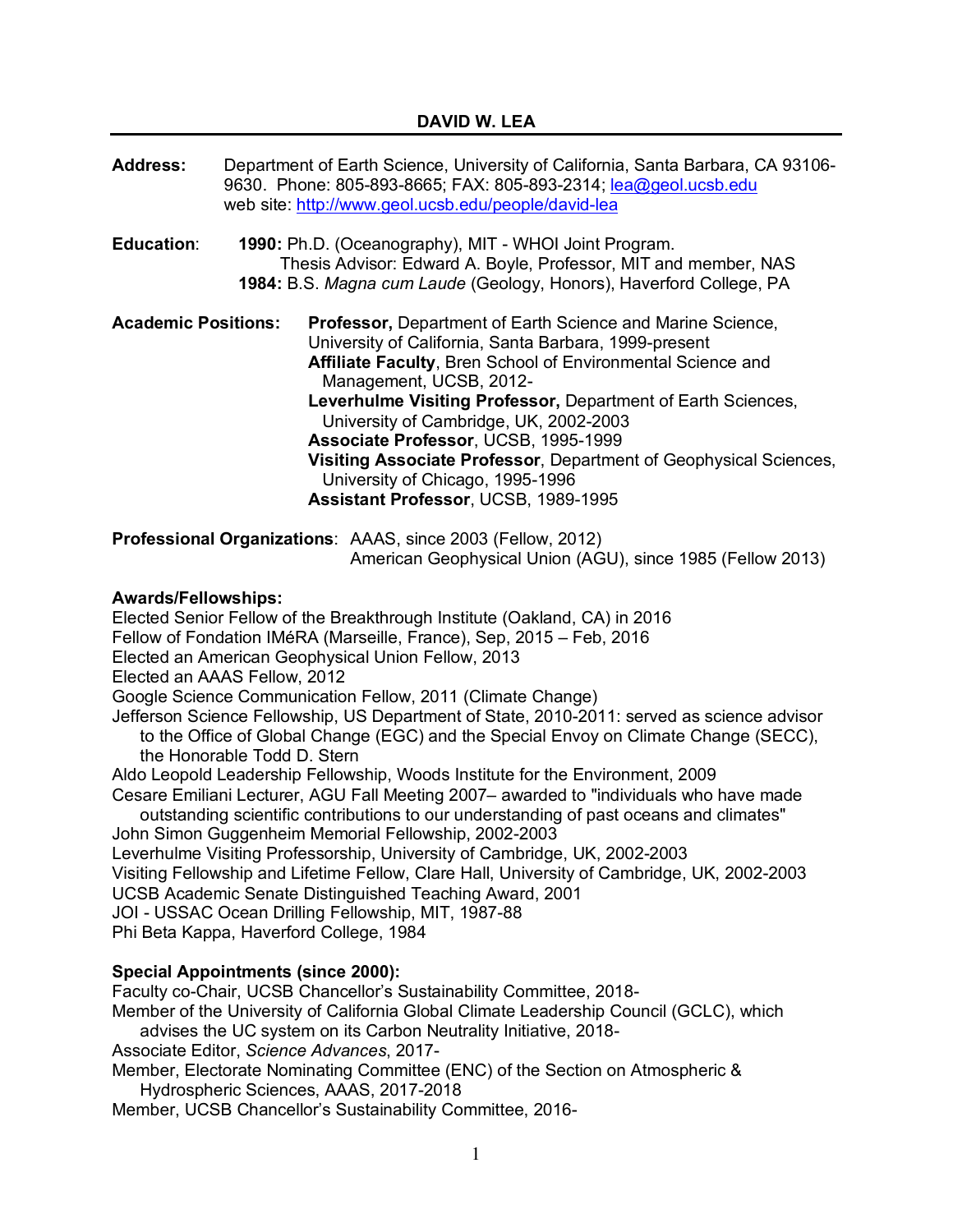Member, UCSB Program Review Panel, 2016-

Chair, SENSETROP Tropical Paleoclimate International Working Group, 2012-2017

Associate Editor, AGU Journal *Paleoceanography*, 2007-2015

Vice-Chair, AGU Emiliani Lecturer Selection Committee, 2013-2014

Member, UC-wide Committee on Educational Policy (UCEP), 2012-13

Chair, Academic Senate *Ad Hoc* Committee on Online Instruction, UCSB, 2011-2013

Vice Chair, Undergraduate Council, UCSB, 2012-2013; member 2011-12

Member, NSF Ocean Sciences MG&G Panel, 2011

Co-Chair, U.S.G. Reviewing Committee, IPCC Special Report on Extreme Events (SREX), 2011

Member, Official U.S.G. Delegation, IPCC 33<sup>rd</sup> Session, May 2011, Abu Dhabi, UAE

Member, Official U.S.G. Delegation, GEO Ministerial Summit, Nov. 2010, Beijing, China

Member, Official U.S.G. Delegation, IPCC 32nd Session, Oct. 2010, Pusan, Korea

- Chair, College of Letters of Science Executive Committee, UCSB, 2009-2010; member (elected) 2008-2009
- Member, CIFAR Visiting Committee, Toronto, Canada, 2008
- Member, NSF Post-Earth System History (ESH) Program Steering Committee, which lead to the development and implementation of the P2C2 program, NSF, 2007

Co-Chair and Organizer, Union session: "Climate Sensitivity from Modeling, Current Observations and Paleoclimate Data," Fall AGU 2007

Secretary, AGU Paleoceanography and Paleoclimatology Focus Group, 2004-2006 Associate Editor, *Geochimica et Cosmochimica Acta*, 2000 – 2006

**Research Interests:** 1); paleoclimate 2) geochemical proxies/records of ocean and climate change; 3) ocean carbon cycle and marine geochemistry; 4) global climate change and policy

**Teaching:** I teach Introduction to Oceanography, Earth's Climate Past and Present, Global Warming Science and Society, and Chemical Oceanography (Grad) in the Earth Science Department, UCSB. I teach Advanced Climate Science for Policy Makers (Grad) in the Bren School of Environmental Science and Management, UCSB.

## **Synergistic Activities**

In 2010-2011 I served as the climate science advisor at the US Department of State, Washington, DC, advising the Honorable Todd Stern, President Obama's Special Envoy on Climate Change (SECC), and working with the international negotiation team in Environment and Global Change (EGC). My portfolio included: (*Science*) IPCC Coordinator, IPCC Renewable Energy Coordinator (SREN), IPCC Extreme Events Report (SREX), US Climate Change Science Program, USGCRP, National Climate Assessment; (*Negotiations*) London Convention/Iron Fertilization/Geoengineering, Arctic Council, Arctic Policy Group, Long-Range Transboundary Air Pollution; (*Multilateral Initiatives*) GEO, Global Climate Observing System, World Meteorological Organization, Inter-American Institute for Global Change Research.

During Winter-Spring 2007 I developed and organized a UCSB Arts and Lectures public event series called "Global Warming – Science and Society," underwritten by a private donor, and providing lectures, workshops, panels, community-wide book-reading, etc. to educate and inform the campus and local community about climate change. Speakers included prominent NASA scientist Jim Hansen, BP Chief Scientist Steve Koonin, writer Elizabeth Kolbert, and activist Bill McKibben. Over 3600 people attended the four major lectures, which received extensive local media coverage.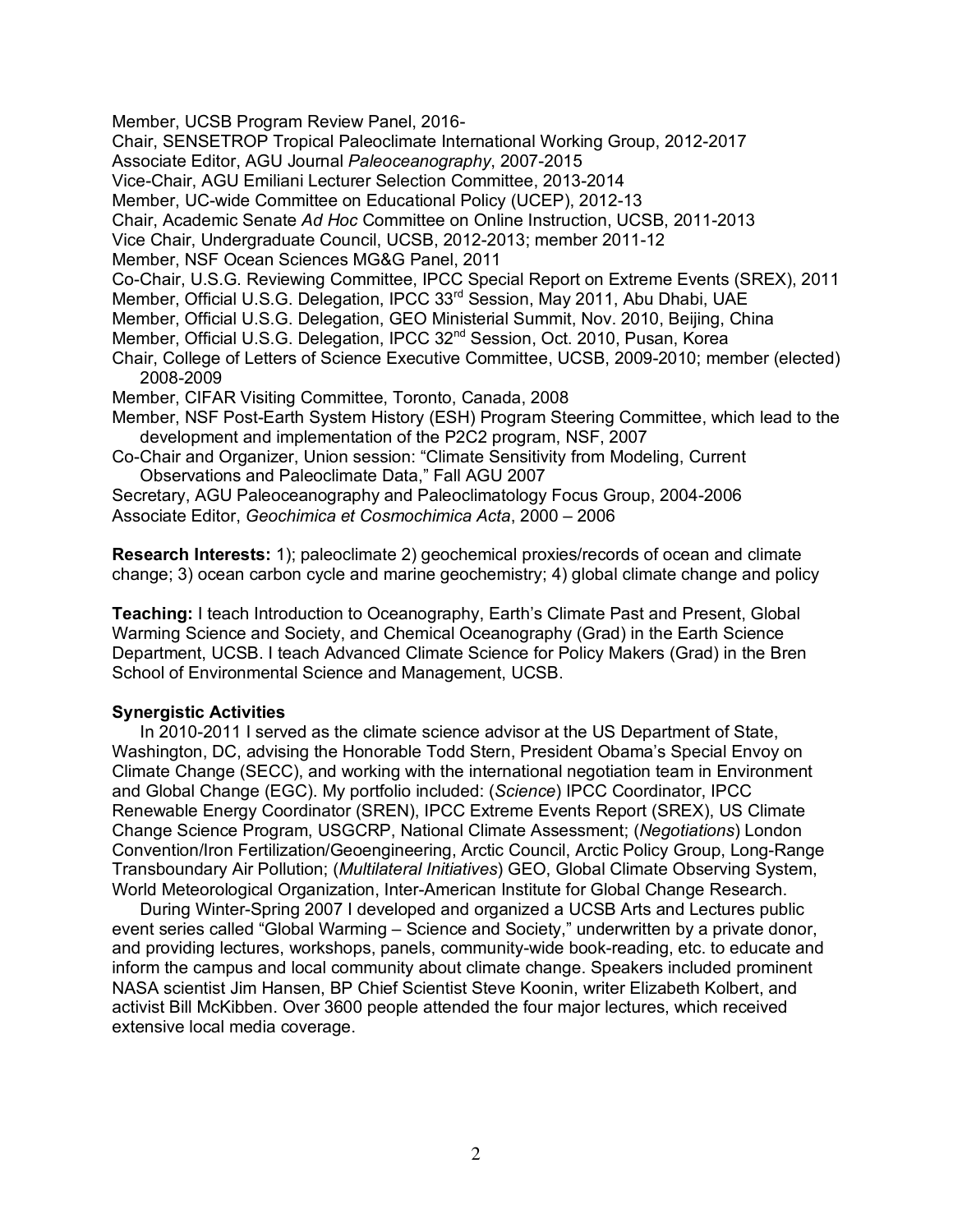# **Graduate Students advised (current position)**

Tracy Mashiotta, Ph.D. 1998 (Senior Technical Support Specialist, Dynamic Graphics, Inc., Houston, TX, USA)

Pamela Martin, Ph.D. 2000 (private citizen)

Apurva Dave, M.S., 2000 (International Coordinator and Senior Analyst, National Coordination Office, U.S. Global Change Research Program, Washington, DC)

Petra Dekens, M.S., 2001 (Associate Professor of Oceanography, Department of Geosciences, San Francisco State University)

Peter von Langen, Ph.D., 2001 (Engineering Geologist, Central Coast Water Board, SLO, CA)

Mary Jane Coombs, M.S., 2006 (Manager, Greenhouse Gas Markets, California Air Resources Board, Sacramento, CA)

Martin Medina-Elizalde, Ph.D., 2007 (Associate Professor, Geosciences, Auburn University, Alabama)

Joseph Lalicata, M.S., 2009 (Geologist, Statoil, Stavenger, Norway)

Leah Carver, M.S., 2010 (Geologist, GIS analyst, PLS Inc., Houston, TX)

Sarah Medley, Ph.D., 2011 (Executive Assistant at The Women's Initiative, Charlotte, VA)

Samantha Gwizd, M.S., 2014 (Ph.D. student at University of Tennessee, Knoxville)

Minda Monteaugudo, M.S., 2015 (Ph.D. student at Georgia Tech, Atlanta)

### **Post-Doctoral Scholars advised (current position)**

Supriyo Chakraborty, 1995-1996. (Scientist, Indian Inst. Tropical Meteorology, Pune, India) Dorothy Pak, 1997-2003. (Project Scientist, UCSB)

Syee Weldeab, 2005-2007: German National Science Foundation Young Scientist Award. (Assistant Professor, Department of Earth Science, UCSB)

Rajeev Saraswat, 2009-2010: IUSSTF Research Fellow (Scientist, National Institute Oceanography, Goa, India)

### **Collaborators (no editorial collaborations)**

Dr. Edward A. Boyle, MIT, thesis advisor (no active collaboration since 1992)

Dr. Howard J. Spero, long-time collaborator

- Dr. Jeremy Shakun, Harvard collaborating on several paleoclimate projects
- Dr. Charles Jackson, UTIG, Texas collaborating on paleoclimate modeling
- Dr. Tony Broccoli, Rutgers collaborating on paleoclimate modeling
- Dr. Thibault de Garidel-Thoron, CEREGE, Aix en Provence, France: collaborating on **SENSETROP**
- Dr. Edouard Bard, Collége de France, Paris, and CEREGE, Aix en Provence, France collaborating on SENSETROP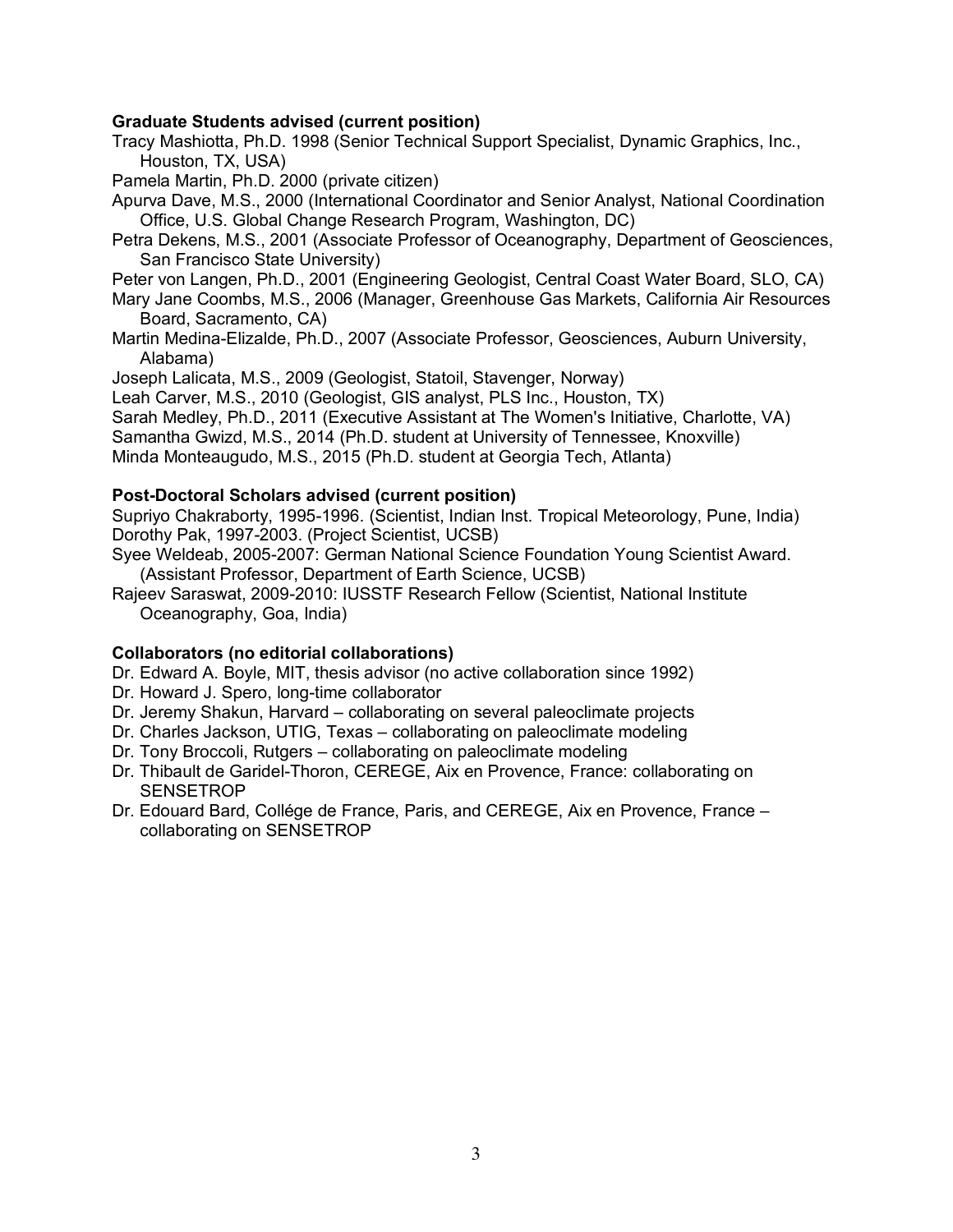**Complete Publication List (\* indicates multiples of 100 citations, based on Google Scholar)**: http://scholar.google.com/citations?user=lto7l1kAAAAJ&hl=en

- 1. \*\*Shen, G. T., E. A. Boyle, and D. W. Lea, Cadmium in corals as a tracer of historical upwelling and industrial fallout*. Nature*. **328**: p. 794-796, 1987.
- 2. Lea, D. W., P. B. Larson, H. P .J. Taylor, and M. L. Crawford, Oxygen isotope and fluid inclusion study of the Mineral Point area, Eureka Graben, Colorado*. Econ. Geol.* **84**: p. 1656-1662, 1989.
- 3. \*\*Lea, D. and E. Boyle, Barium content of benthic foraminifera controlled by bottom water composition*. Nature*. **338**: p. 751-753, 1989.
- 4. \*\*\*Lea, D. W., G. T. Shen, and E. A. Boyle, Coralline barium records temporal variability in equatorial Pacific upwelling*. Nature*. **340**: p. 373-376, 1989.
- 5a. Lea, D. W., Foraminiferal and coralline barium as paleoceanographic tracers, Ph.D. thesis, Joint Program in Oceanography, Mass. Inst. of Technol./Woods Hole Oceanogr. Inst.: Woods Hole, Mass. 173 p., 1990
- 5. \*Lea, D. W. and E. A. Boyle, Foraminiferal reconstruction of barium distributions in water masses of the glacial oceans*. Paleoceanography*. **5**(5): p. 719-742, 1990.
- 6. Lea, D. W. and E. A. Boyle, A 210,000-year record of barium variability in the deep northwest Atlantic Ocean*. Nature*. **347**: p. 269-272, 1990.
- 7. Lea, D. W. and E. A. Boyle, Barium in planktonic foraminifera*. Geochim. Cosmochim. Acta*. **55**: p. 3321-3331, 1991.
- 8. Lea, D. W. and H. J. Spero, Experimental determination of barium uptake in shells of the planktonic foraminifera *Orbulina universa* at 22°C*. Geochim. Cosmochim. Acta*. **56**(7): p. 2673-2680, 1992.
- 9. \*Shen, G. T., J. C. Cole, D. W. Lea, L. J. Linn, T. A. McConnaughey, and R. G. Fairbanks, Surface ocean variability at Galapagos from 1936 to 1982: Calibration of geochemical tracers in corals*. Paleoceanography*. **7**(5): p. 563-588, 1992.
- 10. Lea, D. W. and E. A. Boyle, Reply to the comment by N.E. Pingitore Jr. on "Barium in planktonic foraminifera"*. Geochim. Cosmochim. Acta*. **57**(2): p. 471-473, 1993.
- 11. Lea, D. W. and E. A. Boyle, Determination of carbonate-bound barium in corals and foraminifera by isotope dilution plasma mass spectrometry*. Chem. Geol.* **103**(1/4): p. 73-84, 1993.
- 12. \*\*Spero, H. J. and D. W. Lea, Intraspecific stable isotope variability in the planktonic foraminifera *Globigerinoides sacculifer*: Results from laboratory experiments*. Mar. Micropaleontol.* **22**: p. 221-234, 1993.
- 13. Lea, D. W., Constraints on the alkalinity and circulation of glacial Circumpolar Deep Water from benthic foraminiferal barium*. Global Biogeochem. Cycles*. **7**(3): p. 695-710, 1993.
- 14. Lea, D. W. and H. J. Spero, Assessing the reliability of paleochemical tracers: barium uptake in the shells of planktonic foraminifera*. Paleoceanography*. **9**(3): p. 445-452, 1994.
- 15. \*Russell, A. D., S. Emerson, B. K. Nelson, J. Erez, and D. W. Lea, Uranium in foraminiferal calcite as a recorder of seawater uranium concentrations*. Geochim. Cosmochim. Acta*. **58**(2): p. 671-681, 1994.
- 16. Lea, D. W., A trace metal perspective on the evolution of Antarctic Circumpolar Deepwater chemistry*. Paleoceanography*. **10**(4): p. 733-747, 1995.
- 17. Lea, D. W., P. A. Martin, D. A. Chan, and H. J. Spero, Calcium uptake and calcification rate in the planktonic foraminifer *Orbulina universa. J. Foram. Res.* **25**(1): p. 14-23, 1995.
- 18. \*\*McCorkle, D. C., P. A. Martin, D. W. Lea, and G. P. Klinkhammer, Evidence of a dissolution effect on benthic shell chemistry:  $d^{13}C$ , Cd/Ca, Ba/Ca, and Sr/Ca from the Ontong Java Plateau*. Paleoceanography*. **10**(4): p. 699-714, 1995.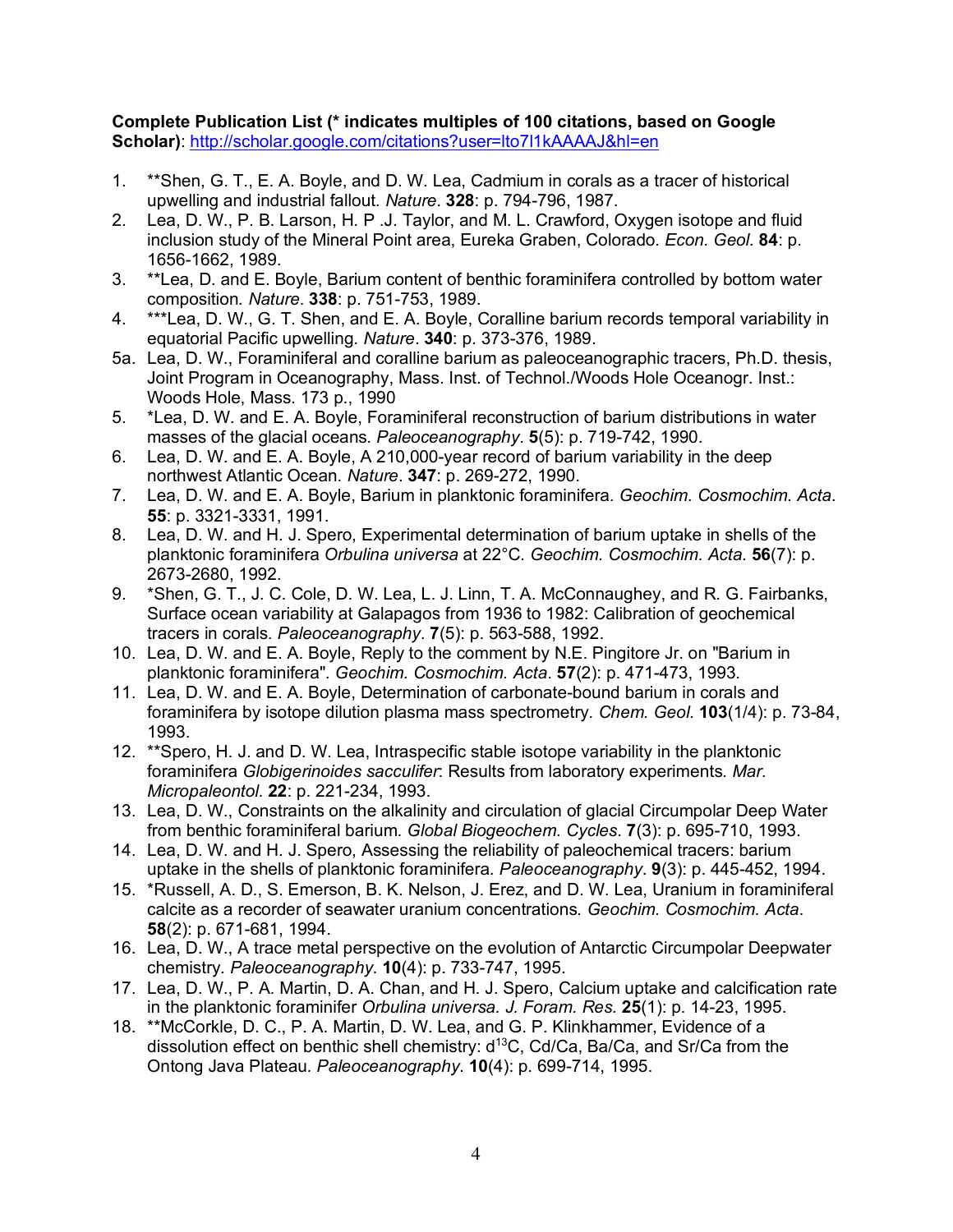- 19. Lea, D. W. and P. A. Martin, A rapid mass spectrometric method for the simultaneous analysis of barium, cadmium and strontium in foraminifera shells*. Geochim. Cosmochim. Acta*. **60**(16): p. 3143-3149, 1996.
- 20. \*\*Sanyal, A., N. G. Hemming, W. S. Broecker, D. W. Lea, H. J. Spero, and G. N. Hanson, Oceanic pH control on the boron isotopic composition of foraminifera: Evidence from culture experiments*. Paleoceanography*. **11**(5): p. 513-517, 1996.
- 21. \*\*Spero, H. J. and D. W. Lea, Experimental determination of stable isotopic variability in *Globigerina bulloides*: implications for paleoceanographic reconstructions*. Mar. Micropaleontol.* **28**: p. 231-246, 1996.
- 22. \*Tudhope, A. W., D. W. Lea, G. B. Shimmield, C. P. Chilcott, and S. Head, Monsoon climate and Arabian Sea coastal upwelling recorded in massive corals from Southern Oman*. Palaios*. **11**(4): p. 347-361, 1996.
- 23. Mashiotta, T. A., D. W. Lea, and H. J. Spero, Experimental determination of Cd uptake in shells of the planktonic foraminifera *Orbulina universa* and *Globigerina bulloides*: Implications for surface water paleoreconstructions*. Geochim. Cosmochim. Acta*. **61**(19): p. 4053-4065, 1997.
- 24. \*\*\*\*\*\*\*\*Spero, H. J., J. Bijma, D. W. Lea, and B. Bemis, Effect of seawater carbonate chemistry on planktonic foraminiferal carbon and oxygen isotope values*. Nature*. **390**: p. 497-500, 1997.
- 25. Tudhope, A. W., D. W. Lea, G. B. Shimmield, C. P. Chilcott, C. Scoffin, A. Fallick, and M. Jebb. Climatic records from massive Porites corals in Papua New Guinea; a comparison of skeletal Ba/Ca, skeletal d<sup>18</sup>O and coastal rainfall. in *Proc. 8th Int. Coral Reef Symposium*, Panama, vol. 2, p. 1719-1724, 1997.
- 26. Uhle, M. E., S. A. Macko, H. J. Spero, M. H. Engel, and D. W. Lea, Sources of carbon and nitrogen in modern planktonic foraminifera: the role of algal symbionts as determined by bulk and compound specific stable isotopic analyses*. Org. Geochem.* **27**(3-4): p. 103-113, 1997.
- 27. \*\*\*\*\*\*\*\*Bemis, B. E., H. J. Spero, J. Bijma, and D. W. Lea, Reevaluation of the oxygen isotopic composition of planktonic foraminifera: experimental results and revised paleotemperature equations*. Paleoceanography*. **13**(2): p. 150-160, 1998.
- 28. Martin, P. A. and D. W. Lea, Comparison of water mass changes derived from Cd/Ca and carbon isotope records: implications for changing Ba composition of Deep Atlantic Water Masses*. Paleoceanography*. **13**(6): p. 572-585, 1998.
- 29. Uhle, M. E., S. A. Macko, H. J. Spero, D. W. Lea, W. F. Ruddiman, and M. H. Engel, The fate of nitrogen in the *Orbulina universa* foraminifera-symbiont system determined by nitrogen isotope analyses of shell-bound organic matter*. Limnology and Oceanography*. **44**(8): p. 95-106, 1999.
- 30. Lea, D. W., J. Bijma, H. J. Spero, and D. Archer, Implications of a carbonate ion effect on shell carbon and oxygen isotopes for glacial ocean conditions, in *Use of Proxies in Paleoceanography: Examples from the South Atlantic*, G. Fischer and G. Wefer, Editors., Springer-Verlag: Berlin, Heidelberg. p. 513-522, 1999.
- 31. \*\*Bijma, J., H. J. Spero, D. W. Lea, and B. E. Bemis, Reassessing foraminiferal stable isotope geochemistry: impact of the oceanic carbonate system (experimental results), in *Use of Proxies in Paleoceanography: Examples from the South Atlantic*, G. Fischer and G. Wefer, Editors., Springer-Verlag: Berlin, Heidelberg. p. 489-512, 1999.
- 32. Lea, D. W., Trace elements in foraminiferal calcite, in *Modern Foraminifera*, B. Sen Gupta, Editor., Kluwer: Dordrecht. p. 259-277, 1999.
- 33. \*\*\*Mashiotta, T. A., D. W. Lea, and H. J. Spero, Glacial-interglacial changes in Subantarctic sea surface temperature and  $\delta^{18}$ O-water using foraminiferal Mg. Earth Planet. Sci. Lett. **170**(4): p. 417-432, 1999.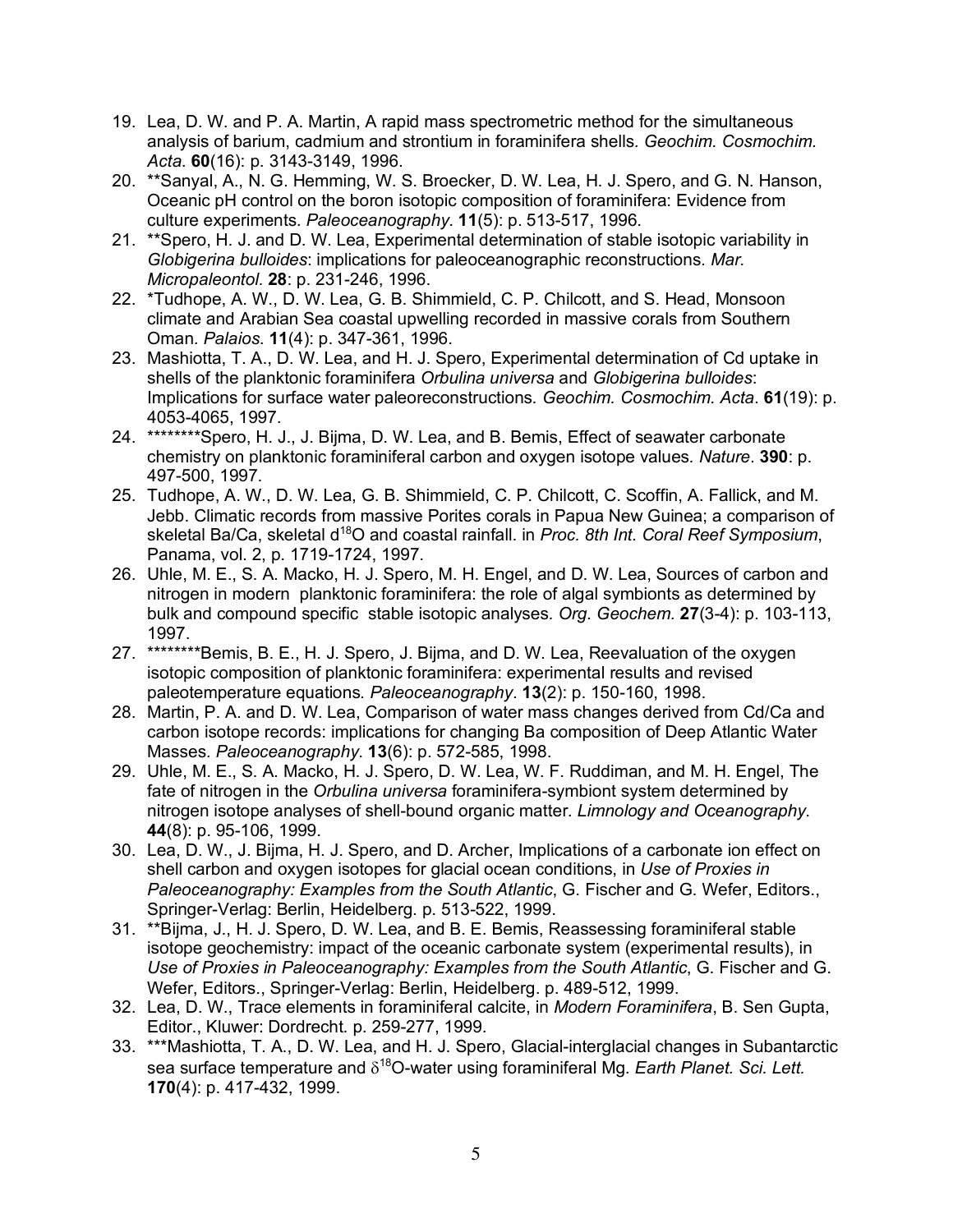- 34. \*\*\*\*\*\*Lea, D. W., T. A. Mashiotta, and H. J. Spero, Controls on magnesium and strontium uptake in planktonic foraminifera determined by live culturing*. Geochim. Cosmochim. Acta*. **63**(16): p. 2369-2379, 1999.
- 35. Lea, D. W., Innovations in Monitoring Ocean History. An Introduction to Paleoceanographic Proxies, in *Reconstructing Ocean History: A Window into the Future*, F. Abrantes and A. Mix, Editors., Plenum: New York. p. 321-326, 1999.
- 36. Spero, H., J. Bijma, D. Lea, and A. Russell, Deconvolving glacial ocean carbonate chemistry from the planktonic foraminifera isotope record, in *Reconstructing Ocean History: A Window into the Future*, F. Abrantes and A. Mix, Editors., Plenum: New York. p. 329-342, 1999.
- 37. \*\*\*\*\*\*\*\*Swearer, S. E., J. E. Caselle, D. W. Lea, and R. R. Warner, Larval retention and recruitment in an island population of a coral-reef fish*. Nature*. **402**: p. 799-802, 1999.
- 38. Martin, P. A., D. W. Lea, T. A. Mashiotta, T. Papenfuss, and M. Sarnthein, Variation of foraminiferal Sr/Ca over Quaternary glacial-interglacial cycles: evidence for changes in mean ocean Sr/Ca? *Geochem. Geophys. Geosyst.* **1**, doi:10.1029/1999GC000006, 1999.
- 39. \*\*\*\*\*Archer D., A. Winguth, D. Lea, and N. Mahowald, What caused the glacial/interglacial atmospheric *P*CO2 cycles? *Revs. Geophys.* **38**(2), 159-189, 2000.
- 40. Bemis, B. E., H. J. Spero, D. W. Lea, and J. Bijma, Temperature influence on the carbon isotopic composition of *Globigerina bulloides* and *Orbulina universa* (planktonic foraminifera)*. Marine Micropaleontology*. **38**: p. 213-228, 2000.
- 41. \*\*\*\*\*\*\*\*\*\*Lea D. W., D. K. Pak, and H. J. Spero, Climate impact of late Quaternary equatorial Pacific sea surface temperature variations. *Science* **289**, 1719-1724, 2000.
- 42. \*\*\*\*\*\*\*\*Tudhope, A. W., C. P. Chilcott, M. T. McCulloch, E. Cook, R. Chappell, R. Ellam, D. W. Lea, J. M. Lough and G. B. Shimmield, Variability in El Niño Southern Oscillation through a glacial-interglacial cycle. *Science* **291**, 1511-1517, 2001.
- 43. Lea, D. W. Paleoclimate Ice ages, the California Current and Devils Hole. *Science* **293**, 59-60, 2001.
- 44. Sanyal, A., J. Bijma, H. Spero and D. W. Lea, Empirical relationship between pH and the boron isotopic composition of *G. sacculifer*: Implications for boron isotopes paleo-pH proxy. *Paleoceanography* **16**(5), 515-519, 2001.
- 45. Goldstein, S. J., D. W. Lea, S. Chakraborty, M. Kashgarian and M. T. Murrell, Uraniumseries and radiocarbon geochronology of deep-sea corals: Implications for Southern Ocean ventilation rates and the oceanic carbon cycle. *Earth Planet. Sci. Lett.* **193**, 167-182, 2001.
- 46. \*\*Lea, D. W. D. K. Pak, P. A. Martin and H. J. Spero, Reconstructing a 350 ky history of sea level using planktonic Mg/Ca and oxygen isotope records from a Cocos Ridge core. *Quaternary Science Reviews* **21/1-3**, 283-293, 2002.
- 47. \*\*\*\*Dekens, P. S., D. W. Lea, D. K. Pak and H. J. Spero, Core top calibration of Mg/Ca in tropical foraminifera: Refining paleo-temperature estimation. *Geochem. Geophys. Geosyst.* **3**(4), 1022, doi:10.1029/2001GC000200, 2002.
- 48. \*\*Spero, H. J. and D. W. Lea, The cause of carbon isotope minimum events on glacial terminations. *Science* **296**, 522-525, 2002.
- 49. \*\*Martin, P.A., D. W. Lea, Y. Rosenthal, N. J. Shackleton, T. P. Papenfuss and M. Sarnthein, Quaternary deep sea temperature histories derived from benthic foraminiferal Mg/Ca. *Earth. Planet. Sci. Lett.* **198**(1-2), 193-209, 2002.
- 50. Lea, D. W. Paleoclimate (Enhanced): The Glacial Tropical Pacific--not just a West Side Story. *Science* **297**, 202-203, 2002.
- 51. \*Martin, P. A. and D. W. Lea, A simple evaluation of cleaning procedures on fossil benthic foraminiferal Mg/Ca. *Geochem. Geophys. Geosyst.* **3**(10), 8401, doi:10.1029/2001GC000280, 2002.
- 52. Lea D. W. Book Review: El Niño in History: Storming through the Ages. César N. Caviedes. *Geoarchaeology* **17**(8), 877-879, 2002.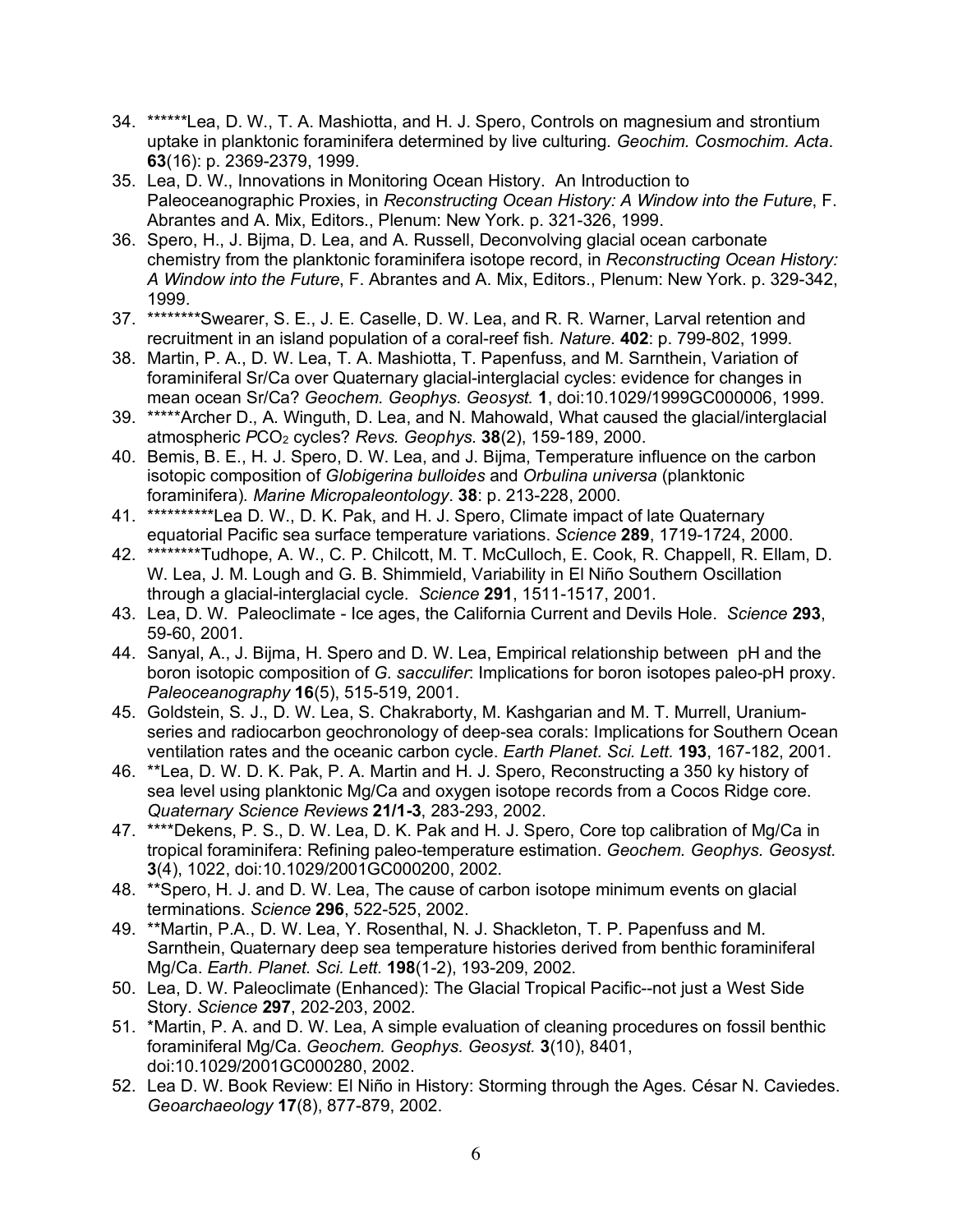- 53. \*Spero H. J., K. M. Mielke, E. M. Kalve, D. W. Lea and D. K. Pak, Multispecies approach to reconstructing eastern equatorial Pacific thermocline hydrography during the past 360 ky. *Paleoceanography* **18**(1), 1022, 2003.
- 54. \*Swearer S. E., G. E. Forrester, M. A. Steele, A. J. Brooks and D. W. Lea, Spatio-temporal and interspecific variation in otolith trace-elemental fingerprints in a temperate estuarine fish assemblage. *Estuar. Coast Shelf Sci.* **56**(5-6), 1111-1123, 2003.
- 55. \*Gussone N., A. Eisenhauer, A. Heuser, M. Dietzel, B. Bock, F. Böhm, H. J. Spero, D. W. Lea, J. Bijma, and T. F. Nägler, Model for kinetic effects on calcium isotope fractionation (d44Ca) in inorganic aragonite and cultured planktonic foraminifera. *Geochim. Cosmochim. Acta* **67**(7), 1375-1382, 2003.
- 56. Lea D. W., D. K. Pak, and H. J. Spero, Sea surface temperatures in the western equatorial Pacific during marine isotope stage 11. In *Earth's Climate and Orbital Eccentricity: The Marine Isotope Stage 11 Question*, Vol. 137 (ed. A. Droxler, R. Poore, and L. Burckle). American Geophysical Union, 2003.
- 57. Zacherl D. C., P. H. Manríquez, G. Paradis, R. W. Day, J. C. Castilla, R. R. Warner, D. W. Lea, and S. D. Gaines, Trace elemental fingerprinting of gastropod statoliths to study larval dispersal trajectories. *Mar. Ecol. Prog. Ser.* **248**, 297-303, 2003.
- 58. \*\*\*Lea D. W., D. K. Pak, L. C. Peterson, and K. A. Hughen, Synchroneity of tropical and high-latitude Atlantic temperatures over the last glacial termination. *Science* **301**, 1361- 1364, 2003.
- 59. Zacherl D. C., G. Paradis, and D. W. Lea, Barium and strontium uptake into larval protoconchs and statoliths of the marine neogastropod *Kelletia kelletii*. *Geochim. Cosmochim. Acta* **67(21)**, 4091-4099, 2003.
- 60. Lea D. W., Elemental and Isotopic Proxies of Past Ocean Temperatures, pp. 365-390. In *The Oceans and Marine Geochemistry* (ed. H. Elderfield), Vol. 6 *Treatise on Geochemistry* (ed. H. D. Holland and K.K. Turekian), Elsevier-Pergamon, Oxford, 2003.
- 61. \*\*Schmidt, M. W., H. J. Spero, and D. W. Lea, Links between salinity variation in the Caribbean and North Atlantic thermohaline circulation, *Nature*, **428**, 160-163, 2004.
- 62. \*Rosenthal, Y., S. Perron-Cashman, C. H. Lear, E. Bard, S. Barker, K. Billups, M. Bryan, M. L. Delaney, P. B. deMenocal, G. S. Dwyer, H. Elderfield, C. R. German, M. Greaves, D. W. Lea, T. M. Marchitto, Jr., D. K. Pak, G. L. Paradis, A. D. Russell, R. R. Schneider, K. Scheiderich, L. Stott, K. Tachikawa, E. Tappa, R. Thunell, M. Wara, S. Weldeab, and P. A. Wilson, Interlaboratory comparison study of Mg/Ca and Sr/Ca measurements in planktonic foraminifera for paleoceanographic research, *Geochem. Geophys. Geosyst*., **5**, Q04D09, doi:10.1029/2003GC000650, 2004.
- 63. \*Lea, D. W., The 100 000-Yr cycle in tropical SST, greenhouse forcing, and climate sensitivity, *J. Climate*, **17**, 2170-2179, 2004.
- 64. \*\*\*\*Shevenell, A. E., J. P. Kennett, and D. W. Lea, Middle Miocene Southern Ocean cooling and Antarctic cryosphere expansion, *Science*, **305**, 1766-1770, 2004.
- 65. \*\*\*Russell, A. D., B. Hönisch, H. J. Spero, and D. W. Lea, Effects of seawater carbonate ion concentration and temperature on shell U, Mg, and Sr in cultured planktonic foraminifera, *Geochim. Cosmochim. Acta*, **68** (21), 4347-4361, 2004.
- 66. Pak, D. K., D. W. Lea, and J. P. Kennett, Seasonal and interannual variation in Santa Barbara Basin water temperatures observed in sediment trap foraminiferal Mg/Ca, *Geochem. Geophys. Geosyst.*, **5** (12), Q12008, doi:10.1029/2004GC000760, 2004.
- 67. Martin, P., D. Archer, and D. W. Lea, The role of deep sea temperature in the carbon cycle during the last glacial, *Paleoceanography*, **20**, PA2015, doi:10.1029/2003PA000914, 2005.
- 68. \*Robinson, R. S., D. M. Sigman, P. J. DiFiore, Melissa M. Rohde, T. A. Mashiotta, and D. W. Lea, Diatom-bound  $15N^{14}N$ : new support for enhanced nutrient consumption in the Ice Age Subantarctic, *Paleoceanography*, 20, PA3003, doi:10.1029/2004PA001114, 2005.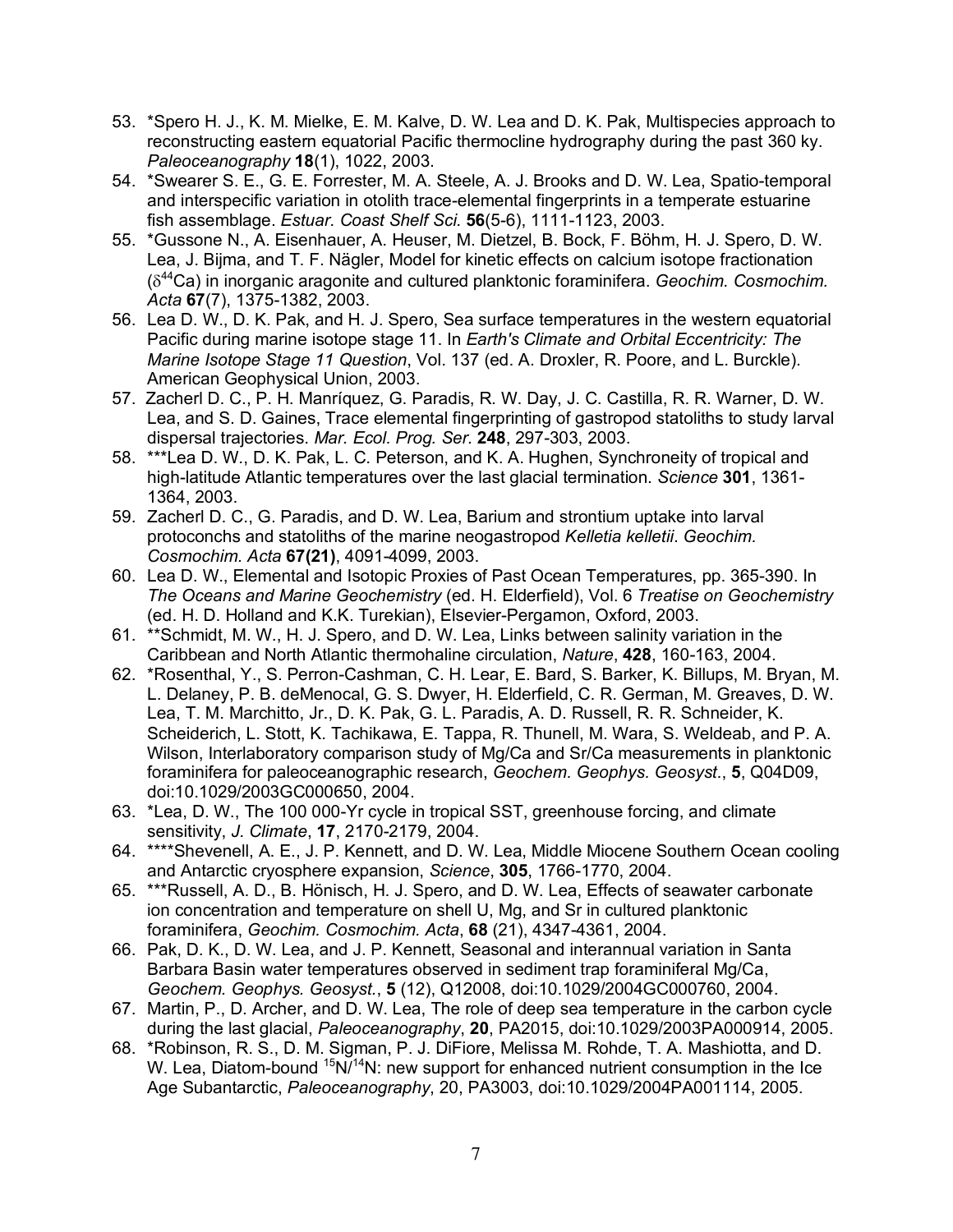- 69. \*\*\*Bartoli, G., M. Sarnthein, M. Weinelt, H. Erlenkeuser, D. Farbe-Schönberg, and D. W. Lea, Final closure of Panama and the onset of northern hemisphere glaciation, *Earth Planet. Sci. Lett*., **237**, 33-44, 2005.
- 70. Medina-Elizalde, M., and D. W. Lea, The mid-Pleistocene transition in the tropical Pacific, *Science*, **310**, 1009-1012, 2005.
- 71. Von Langen, P., D. K. Pak, H. J. Spero, and D. W. Lea, Effects of temperature on Mg/Ca in neogloboquadrinid shells determined by living culture, *Geochem. Geophy. Geosyst*., **6(10)**, Q10P03, doi:10.1029/2005GC000989, 2005.
- 72. Lea, D. W., D. K. Pak and G. Paradis, Influence of volcanic shards on foraminiferal Mg/Ca in a core from the Galápagos Region, *Geochem. Geophy. Geosyst.*, **6(11)**, Q11P04, doi:10.1029/2005GC000970, 2005.
- 73. \*Lea, D. W., D. K. Pak, C. L. Belanger, H. J. Spero, M. A. Hall, and N. J. Shackleton, Paleoclimate history of Galápagos surface waters over the last 135,000 years, *Quat. Sci. Rev*., **25**, 1152-1167, 2006.
- 74. \*\*\*\*\*\*\*\*\*\*\*\*\*\*\*\*Hansen, J., M. Sato, R. Reudy, K. Lo, D. W. Lea, M. Medina-Elizalde, Global Temperature Change, *Proc. Nat. Acad. Sci.* USA 103(39), 14288-14293, 2006.
- 75. Tian, J., D. K. Pak, P. Wang, D. W. Lea, X. Cheng, Q. Zhao, Late Pliocene monsoon linkage in the tropical South China Sea, *Earth Planet. Sci. Lett*., **252**, 72-81, 2006.
- 76. Kristjansdottir, G. B., D. W. Lea, A. E. Jennings, D. K. Pak, and C. L. Belanger, New spatial Mg/Ca-temperature calibrations for Arctic, benthic foraminifera: a high resolution study of the last 4000 cal BP, *Geochem. Geophy. Geosyst*., **8 (3)**, Q03P21, doi:10.1029/2006GC001425, 2007
- 77. \*\*\*\*\*Hansen, J, M. Sato, P. Kharachea, D. W. Lea, M. Siddall, Climate change and trace gases, *Philosophical Transactions of the Royal Society A: Mathematical, Physical and Engineering Sciences*, **365**, 1925-1954, 2007.
- 78. \*\*\*Weldeab, S., D. W. Lea, R. R. Schneider, N. Andersen, A 155,000 year centennial scale record of western Africa monsoon and ocean thermal evolution, *Science* **316**, 1303-1307, 2007.
- 79. Weldeab, S., D. W. Lea, R. R. Schneider, N. Andersen, Centennial scale climate instabilities in a wet early Holocene West African monsoon, *Geophy. Res. Lett.,* **34**, L24702, doi:10.1029/2007GL031898, 2007.
- 80. \*Shevenell, A .E., J. P. Kennett, D. W. Lea, Middle Miocene ice sheet dynamics, deep-sea temperatures, and carbon cycling: a Southern Ocean perspective, *Geochem. Geophy. Geosyst*., **9,** Q02006, doi: 10.1029/2007GC001736, 2008.
- 81. Blythe, J. N., and D. W. Lea, Functions of height and width dimensions in the intertidal mussel, *Mytilus californianus*, *Journal of Shellfish Research*, **27** (2), 385–392, 2008.
- 82. Medina-Elizalde, M., D. W. Lea and M. S. Fantle, Implications of seawater Mg/Ca variability for Plio-Pleistocene tropical climate reconstruction, *Earth Planet. Sci. Lett*., **269**, 584-594, 2008.
- 83. Hamilton, C. P., H. J. Spero, J. Bijma, D. W. Lea, Geochemical investigation of gametogenic calcite addition in the planktonic foraminifera *Orbulina universa*, *Marine Micropaleontology*, **68**, 256-267, 2008.
- 84. Greaves, M. et al., Interlaboratory comparison study of calibration standards for foraminiferal Mg/Ca thermometry, *Geochem. Geophy. Geosyst*., **9,** Q08010, doi: 10.1029/2008GC001974, 2008.
- 85. Lombard. F., Labeyrie, L., Michel, E., Spero, H. J., Lea, D. W., Modelling the temperature dependent growth rates of planktic foraminifera, *Marine Micropaleontology*, **70**, 1-7, 2009.
- 86. \*Medina-Elizalde, M., Lea, D.W., 2010. Late Pliocene equatorial Pacific. *Paleoceanography*, **25**, PA2208, 2210.1029/2009pa001780, 2010.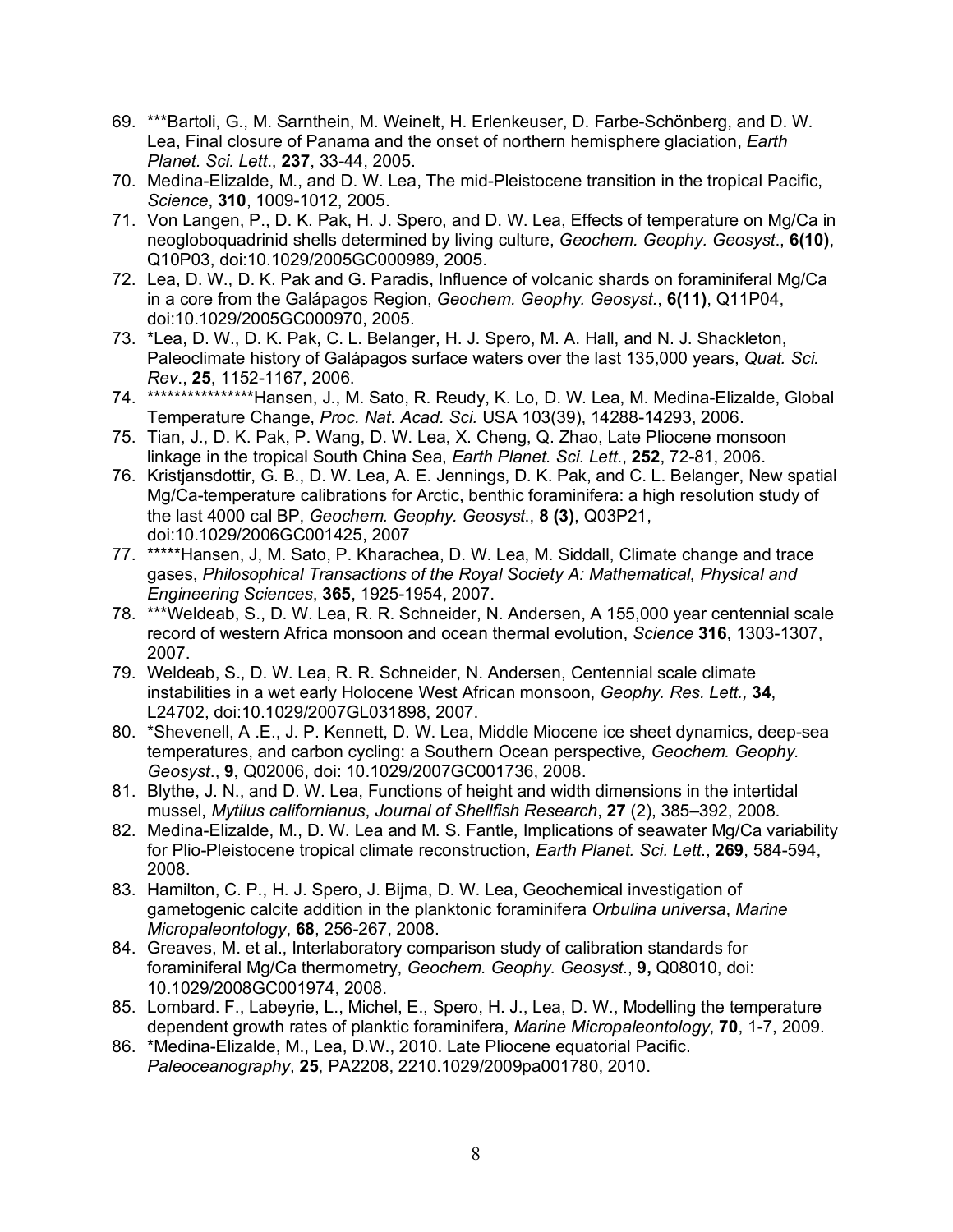- 87. Toggweiler, J.R., Lea, D.W., 2010. Temperature differences between the hemispheres and ice age climate variability. *Paleoceanography,* **25**, PA2212, 2210.1029/2009pa001758, 2010.
- 88. Medina-Elizalde, M., Burns, S. J., Lea, D. W., Asmerom, Y., von Guntena, L., Polyak, V., Vuille, M. and Karmalkar, A., High resolution stalagmite climate record from the Yucatán Peninsula spanning the Maya terminal classic period, *Earth and Planetary Science Letters*, **298**, 255-262, 2010.
- 89. Lalicata, J. J. and Lea, D. W., Pleistocene carbonate dissolution fluctuations in the eastern equatorial Pacific on glacial timescales: Evidence from ODP Hole 1241, *Marine Micropaleontology*, **79**, 41-51, 2011.
- 90. Hönisch, B., Allen, K. A., Russell, A. D., Eggins, S. M., Bijma, J., Spero, H. J. Lea, D. W. and Yu, J., Planktic foraminifers as recorders of seawater Ba/Ca, *Marine Micropaleontology*, **79**, 52-57, 2011.
- 91. Pak, D. K, Lea, D. W. and Kennett, J. P. Millennial scale changes in sea surface temperature and ocean circulation in the northeast Pacific, 10-60 kyr BP, *Paleoceanography*, **27**, PA1212, doi:10.1029/2011PA002238, 2012.
- 92. \*PALAEOSENS (multiple authors), Making sense of palaeoclimate sensitivity, *Nature* 491, 683-691, 2012.
- 93. Saraswat, R., Lea, D. W., Nigam, R., Mackensen, A., Naik, D. K., Deglaciation in the tropical Indian Ocean driven by interplay between the regional monsoon and global teleconnections, *Earth Planet. Sci. Lett.*, **375**, 166-175, 2013.
- 94. Hönisch, B., Allen, K. A., Lea, D. W., Spero, H. J., Eggins, S. M., Arbuszewski, J., deMenocal, P., Rosenthal, Y., Russell, A. D. and Elderfield, H., The influence of salinity on Mg/Ca in planktic foraminifers - evidence from cultures, core-top sediments and complementary δ18O, *Geochimica et Cosmochimica Acta*, **121**, 196-213, 2013.
- 95. Lea D. W., Elemental and Isotopic Proxies of Past Ocean Temperatures, In *Treatise on Geochemistry, Second Edition* (eds. Holland H. D. and Turekian, K. K.), Vol. 8, Oxford: Elsevier, 2014.
- 96. Regenberg, M., Regenberg, A., Garbe-Schönberg, A. and Lea, D. W. Global dissolution effects on planktonic foraminiferal Mg/Ca ratios controlled by the calcite-saturation state of bottom waters. *Paleoceanography* **29**, 127–142, doi:10.1002/2013PA002492, 2014.
- 97. Lea, D. W., Not so permanent El Niño, *Science* **344**, 52-53, 10.1126/science.1252246, 2014.
- 98. Lea, D. W., Kienast, M., de Garidel-Thoron, T., Kageyama, M., Paul, A. and Bard, E., COMPARE 2013, Constraining tropical ocean cooling during the Last Glacial Maximum. *Past Global Changes Magazine* **22**(1), 43, 2014.
- 99. Weldeab, S., Lea, D. W., Oberhänsli, H. and Schneider, R. R., Links between southwestern tropical Indian Ocean SST and precipitation over Southeastern Africa over the last 17 kyr, *Palaeogeography, Palaeoclimatology, Palaeoecology* **410**, 200-212, DOI: 10.1016/j.palaeo.2014.06.001, 2014.
- 100.Lea, D.W., Climate sensitivity in a warmer world, *Nature* **518**, 46-47, 2015
- 101.Shakun, J. D., Lea, D. W., Lisiecki, L. E., Raymo, M. E., An 800-kyr record of global surface ocean δ18O and implications for ice volume-temperature coupling, *Earth Planet. Sci. Lett.*, **426**, 56-68, 2015.
- 102. Shakun, J. D., Raymo, M. E., Lea, D. W., An early Pleistocene Mg/Ca- $\delta^{18}O$  record from the Gulf of Mexico: Evaluating ice sheet size and pacing in the 41-kyr world, *Paleoceanography* 31 (7), 1011-1027, 2016.
- 103.Naik, D. K., Saraswat, R., Lea, D. W., Kurtarkar, S. R., Mackensen, A., Last glacialinterglacial productivity and associated changes in the eastern Arabian Sea, *Palaeogeography, Palaeoclimatology, Palaeoecology*, 483, 147-156, 2017.